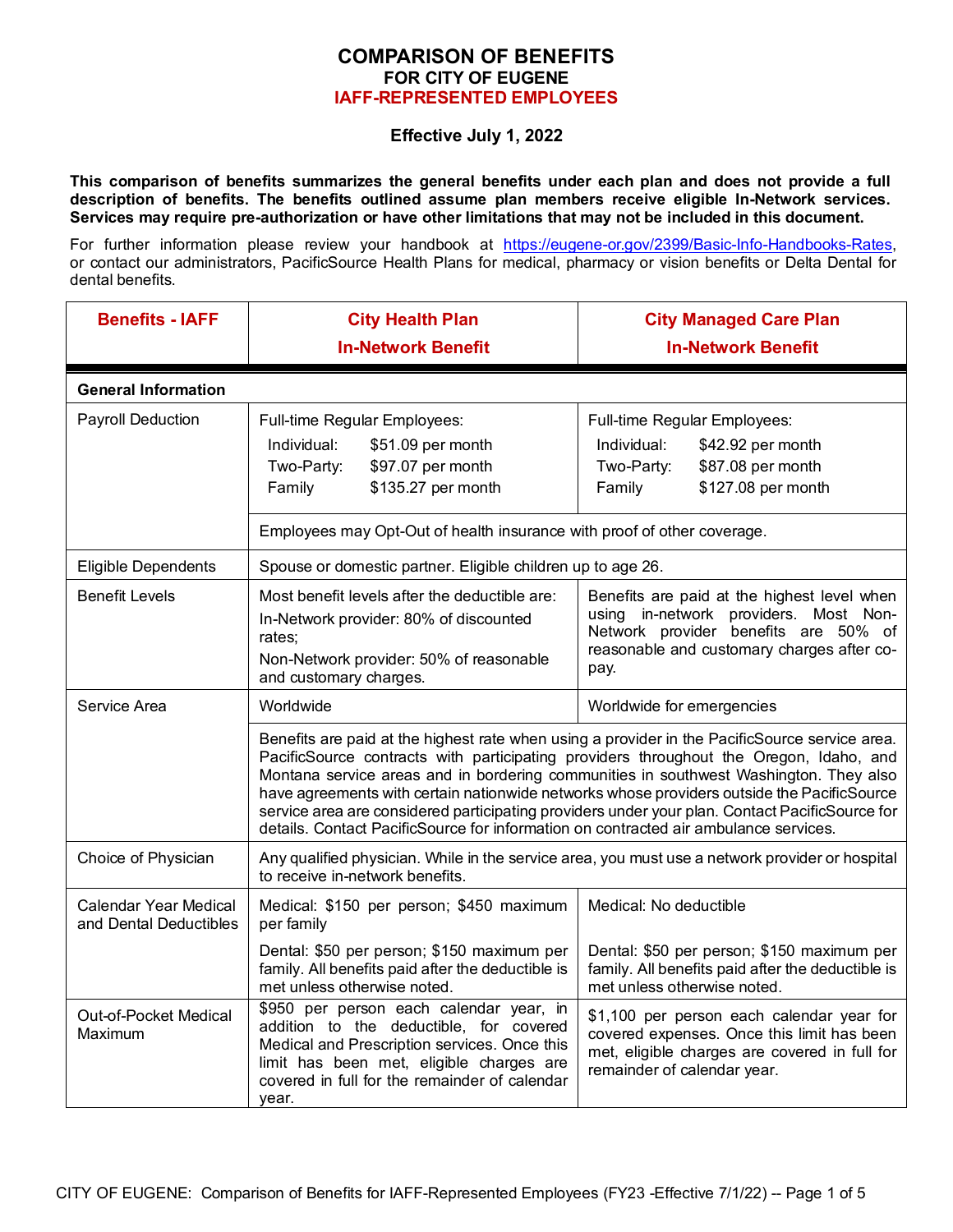| <b>Benefits - IAFF</b>                                                             | <b>City Health Plan</b>                                                                                                                                                             | <b>City Managed Care Plan</b>                                                                                                                            |
|------------------------------------------------------------------------------------|-------------------------------------------------------------------------------------------------------------------------------------------------------------------------------------|----------------------------------------------------------------------------------------------------------------------------------------------------------|
|                                                                                    | <b>In-Network Benefit</b>                                                                                                                                                           | <b>In-Network Benefit</b>                                                                                                                                |
| Out-of-Pocket Rx<br>Maximum                                                        | Combined Prescription and Medical Out of<br>Pocket maximum (see above). Once this<br>limit has been met, eligible charges are<br>covered in full for remainder of calendar<br>year. | \$1,350 per person each calendar year.<br>Once this limit has been met, eligible<br>prescriptions are covered in full for<br>remainder of calendar year. |
| <b>Annual Dental</b>                                                               | First calendar year of coverage: \$300. Each succeeding calendar year: \$1,300.                                                                                                     |                                                                                                                                                          |
| Maximum                                                                            | *Does not apply to essential dental benefits for members under age 19. See the Employee<br>Benefits Handbook for details.                                                           |                                                                                                                                                          |
| <b>Claims Filing</b>                                                               | Claim forms, if needed, may be submitted by either the patient or the provider.                                                                                                     |                                                                                                                                                          |
|                                                                                    | PacificSource Health Plans: 541.684.5582 or 888.246.1370 (medical/vision/pharmacy)                                                                                                  |                                                                                                                                                          |
| For more information<br>contact:                                                   | Delta Dental Plan of Oregon: 888.217.2365 (dental)                                                                                                                                  |                                                                                                                                                          |
|                                                                                    | Employee Resource Center Employee Benefits Program: 541.682.5061                                                                                                                    |                                                                                                                                                          |
|                                                                                    | Medical, Vision and Pharmacy Benefits - Administered by PacificSource Health Plans                                                                                                  |                                                                                                                                                          |
| <b>Physician Services</b>                                                          |                                                                                                                                                                                     |                                                                                                                                                          |
| Surgery/Delivery                                                                   |                                                                                                                                                                                     |                                                                                                                                                          |
| Inpatient                                                                          | 80% after deductible                                                                                                                                                                | Covered in full                                                                                                                                          |
| Outpatient                                                                         | 100% no deductible for physician services.<br>80% after deductible for outpatient facility                                                                                          | Surgery covered in full. \$15 office visit co-pay<br>if performed in physician's office.                                                                 |
|                                                                                    | charges.                                                                                                                                                                            | \$15 co-pay for outpatient facility charge.                                                                                                              |
| <b>Office Visits</b>                                                               | 80% after deductible; 80% no deductible for<br>treatment of accidental injury.                                                                                                      | Covered in full after \$15 co-pay per visit.                                                                                                             |
| Teladoc - Medical and<br><b>Behavioral Telehealth</b><br><b>Physician Consults</b> | Currently covered at 100% no deductible.<br>After temporary waiver ends, 90% after<br>deductible; 90% no deductible for treatment<br>of accidental injury.                          | Currently covered in full with no co-pay. After<br>temporary waiver ends, covered in full after<br>\$10 co-pay per visit.                                |
| <b>Hospital Visits</b>                                                             | 80% after deductible                                                                                                                                                                | Covered in full                                                                                                                                          |
| Allergy Injections                                                                 | 80% after deductible                                                                                                                                                                | Covered in full                                                                                                                                          |
| <b>Hospital Services</b>                                                           |                                                                                                                                                                                     |                                                                                                                                                          |
| Semi-private Room<br>and Board                                                     | 80% after deductible. (Subject to compliance<br>with utilization review.)                                                                                                           | Paid in full after \$60 co-pay per day (\$300<br>maximum per stay).                                                                                      |
| <b>Emergency Care</b>                                                              |                                                                                                                                                                                     |                                                                                                                                                          |
| Within Service Area                                                                | 80% after deductible for treatment of illness;<br>80% with no deductible for treatment of<br>accidental injury.                                                                     | \$60 co-pay per visit; waived if admitted.                                                                                                               |
| <b>Outside of Service</b><br>Area                                                  | 80% after deductible for treatment of illness;<br>80% with no deductible for treatment of<br>accidental injury.                                                                     | \$60 co-pay per visit; waived if admitted.                                                                                                               |
| Emergency<br>Transportation                                                        | 100%, no deductible                                                                                                                                                                 | \$50 per trip; waived if admitted. Air<br>ambulance covered when preauthorized.                                                                          |
| <b>Outpatient Services</b>                                                         |                                                                                                                                                                                     |                                                                                                                                                          |
| CT Scans and MRI                                                                   | 80% after deductible for illness; 80% no<br>deductible for treatment of accidental injury.                                                                                          | \$15 co-pay per visit                                                                                                                                    |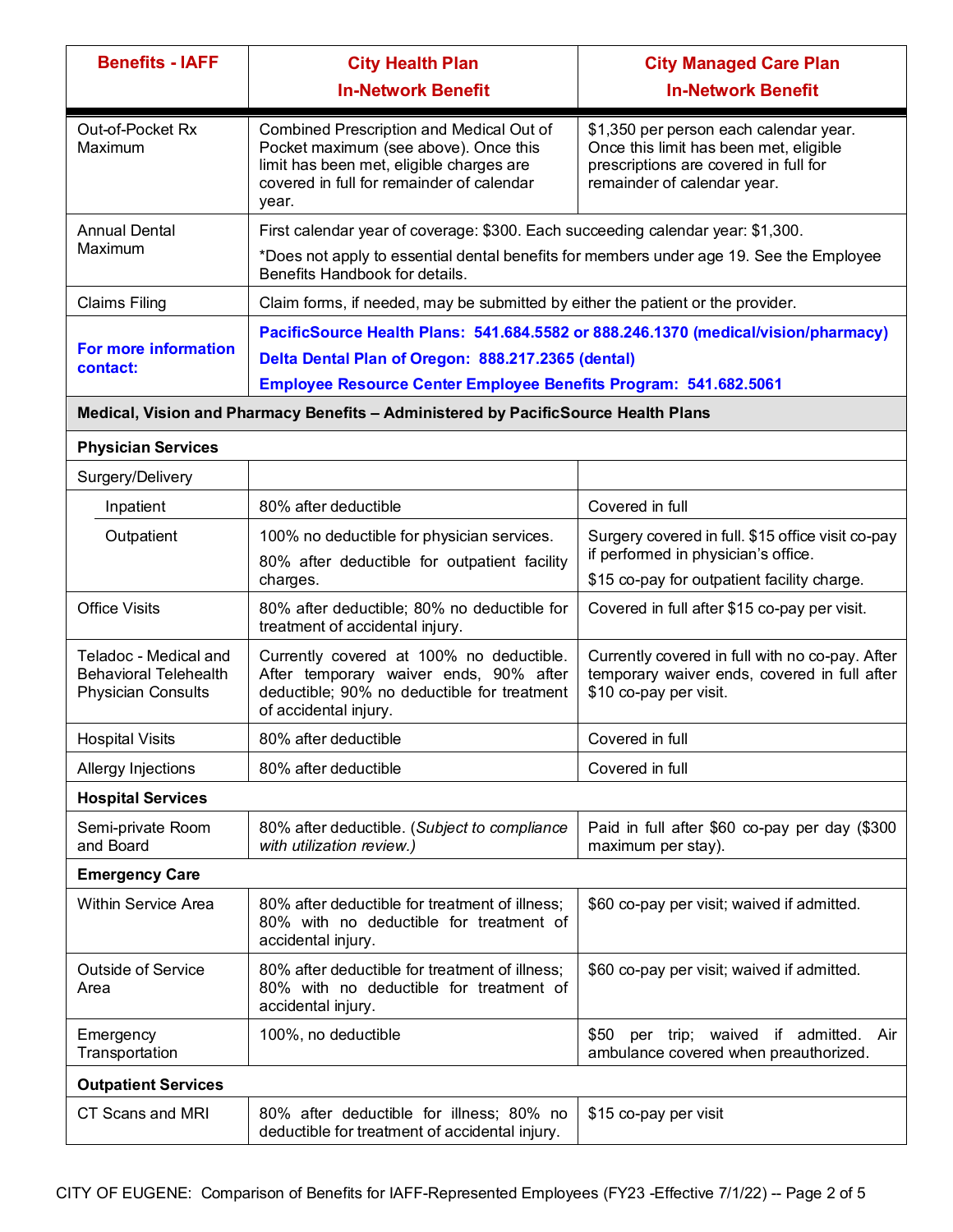| <b>Benefits - IAFF</b>                                                                                                               | <b>City Health Plan</b><br><b>In-Network Benefit</b>                                                                                                                                                                                                                                 | <b>City Managed Care Plan</b><br><b>In-Network Benefit</b>                                                                                                                                                                                                                                                           |
|--------------------------------------------------------------------------------------------------------------------------------------|--------------------------------------------------------------------------------------------------------------------------------------------------------------------------------------------------------------------------------------------------------------------------------------|----------------------------------------------------------------------------------------------------------------------------------------------------------------------------------------------------------------------------------------------------------------------------------------------------------------------|
| X-Ray, Lab Tests and<br>Radiation Therapy                                                                                            | 80% after deductible for illness; 80% no<br>deductible for treatment of accidental injury.                                                                                                                                                                                           | \$15 co-pay per visit                                                                                                                                                                                                                                                                                                |
| Outpatient<br>Rehabilitation:<br>Physical Therapy,<br>Occupational &<br>Speech Therapy, and<br>Pulmonary<br>Rehabilitation           | 80% after deductible. Limited to 30 sessions<br>per calendar year for all services combined.<br>Additional visits may be authorized by<br>PacificSource. No limit on speech therapy<br>services for appropriate and medically<br>necessary treatment of Autism Spectrum<br>Disorder. | Covered in full after \$15 co-pay per session.<br>Limited to 30 sessions per calendar year for<br>all services combined. Additional visits may<br>be authorized by PacificSource. No limit on<br>speech therapy services for appropriate and<br>medically necessary treatment of Autism<br>Spectrum Disorder.        |
| <b>Maternity Care</b>                                                                                                                |                                                                                                                                                                                                                                                                                      |                                                                                                                                                                                                                                                                                                                      |
| <b>Hospital Services</b><br>including Caesarean<br>Sections and Newborn<br>Care                                                      | Covered the same as any other medical<br>condition (80% after deductible); routine<br>hospital nursery care covered from date of<br>birth. 100% after deductible for delivery at a<br>licensed birthing center                                                                       | Covered in full for outpatient delivery.<br>Inpatient delivery covered in full after \$60 co-<br>pay per day (\$300 maximum per stay).                                                                                                                                                                               |
| Physician Hospital<br>Services including<br>Prenatal, Delivery and<br>Postnatal Care of<br>Mother and Child                          | 80% after deductible                                                                                                                                                                                                                                                                 | Covered in full after \$25<br>co-pay<br>per<br>pregnancy.                                                                                                                                                                                                                                                            |
| <b>Preventive and Well-Care Services</b>                                                                                             |                                                                                                                                                                                                                                                                                      |                                                                                                                                                                                                                                                                                                                      |
| Periodic Physical<br>Exams                                                                                                           | Covered at 80% no deductible                                                                                                                                                                                                                                                         | Covered in full after \$15 co-pay per visit                                                                                                                                                                                                                                                                          |
| Well-Baby/Child Care                                                                                                                 | Covered at 80%, no deductible (no visit limit<br>through age 12 months, then subject to<br>schedule<br>recommended<br>Health<br>by<br>Resources & Services Administration).                                                                                                          | Covered in full after \$15 co-pay per visit,<br>(subject to schedule recommended by Health<br>Resources & Services Administration).                                                                                                                                                                                  |
| Newborn Nurse Home<br><b>Visiting Services</b>                                                                                       | Covered at 100% no deductible, up to age six<br>months.                                                                                                                                                                                                                              | Covered in full up to age six months.                                                                                                                                                                                                                                                                                |
| Immunizations                                                                                                                        | COVID-19 Vaccination covered at 100%, no<br>deductible. Others covered at 80% for adults<br>and children; no deductible.                                                                                                                                                             | Covered in full                                                                                                                                                                                                                                                                                                      |
| <b>Cancer Screenings</b><br>and Gynecological<br>Exams: including<br>Colonoscopy,<br>Mammography,<br>Breast, Pap and Pelvic<br>Exams | Covered at 80%, no deductible. Subject to<br>schedule of eligibility.                                                                                                                                                                                                                | Covered in full after \$15 co-pay. (Routine<br>mammograms covered in full.) Subject to<br>schedule of eligibility.                                                                                                                                                                                                   |
| <b>Other Medical Treatment</b>                                                                                                       |                                                                                                                                                                                                                                                                                      |                                                                                                                                                                                                                                                                                                                      |
| <b>Alternative Care</b>                                                                                                              | Acupuncture: 80% after deductible.                                                                                                                                                                                                                                                   | Services<br>Licensed<br>οf<br>Chiropractors,                                                                                                                                                                                                                                                                         |
|                                                                                                                                      | Chiropractor: 80% after deductible, limited to<br>52 visits a calendar year.                                                                                                                                                                                                         | Licensed Massage Therapists, Registered<br>Acupuncturists & Registered Dieticians; and<br>office visits to Licensed Naturopaths: \$15 co-<br>pay per visit, up to 12 visits combined for all<br>types of alternative care providers (limited to<br>one consultation with registered dietician) per<br>calendar year. |
|                                                                                                                                      | Office visits to Licensed Naturopaths (\$300<br>benefit max), Licensed Massage Therapists<br>(\$300 benefit max), and Registered Dietitians<br>(\$200 benefit max): 80% after deductible,<br>and benefit maximums per calendar year as<br>noted.                                     |                                                                                                                                                                                                                                                                                                                      |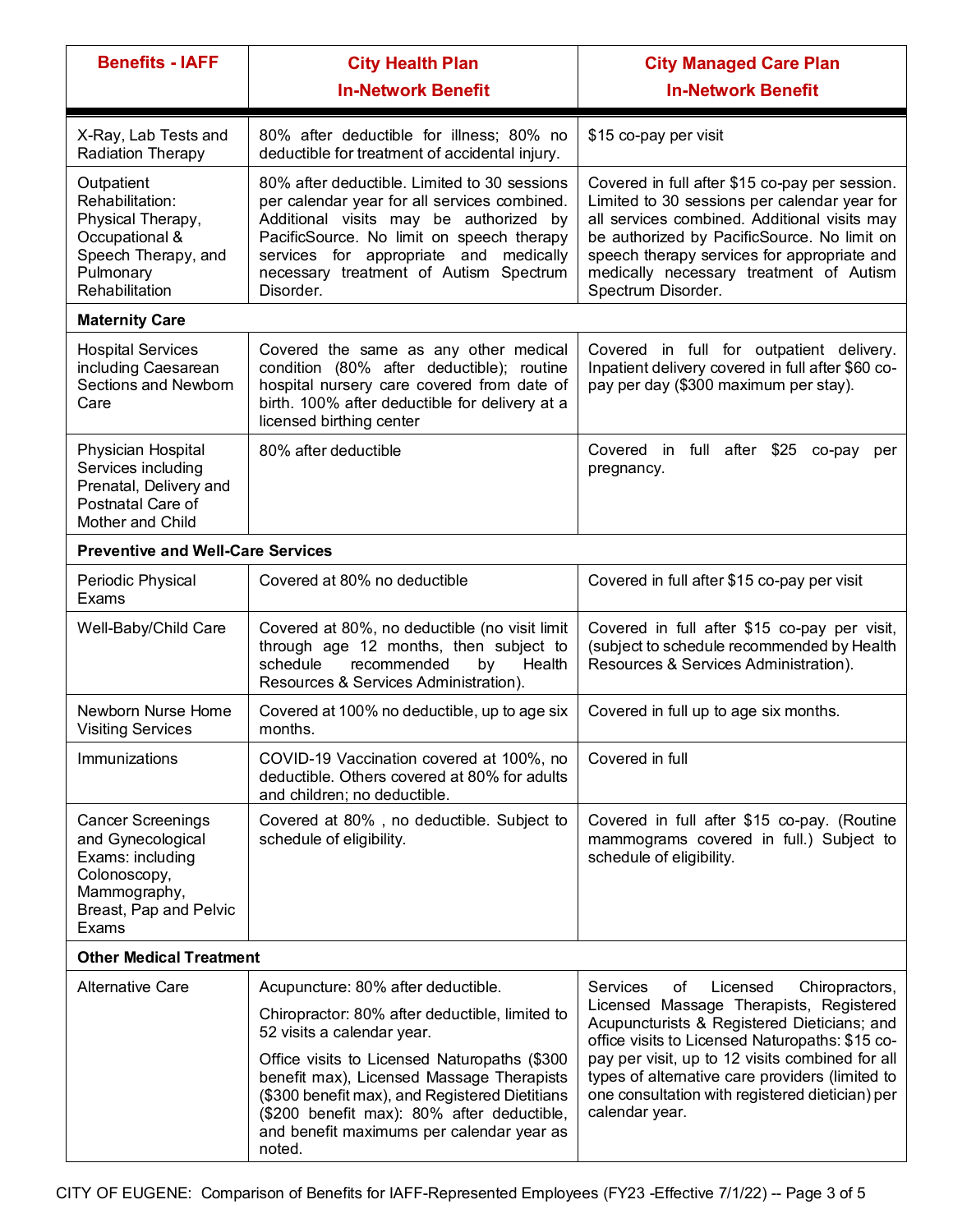| <b>Benefits - IAFF</b>                                                             | <b>City Health Plan</b>                                                                                                                                                                                                                                                                             | <b>City Managed Care Plan</b>                                                                                                        |
|------------------------------------------------------------------------------------|-----------------------------------------------------------------------------------------------------------------------------------------------------------------------------------------------------------------------------------------------------------------------------------------------------|--------------------------------------------------------------------------------------------------------------------------------------|
|                                                                                    | <b>In-Network Benefit</b>                                                                                                                                                                                                                                                                           | <b>In-Network Benefit</b>                                                                                                            |
| Durable Medical<br>Equipment                                                       | Rental covered at 80% after deductible when<br>prescribed by a physician (up to the purchase<br>price of rental).                                                                                                                                                                                   | Covered at 80%.                                                                                                                      |
| <b>Hearing Aids</b>                                                                | Adults: 50% of eligible expenses covered<br>after deductible, up to a \$500 maximum<br>benefit during a 36-month period.                                                                                                                                                                            | Adults: 50% of eligible expenses covered up<br>to a \$500 maximum benefit during a 36-<br>month period.                              |
|                                                                                    | Dependent Children: 80% of eligible<br>expenses after deductible, one per hearing-<br>impaired ear during a 36-month period.                                                                                                                                                                        | Dependent Children: 80% of<br>eligible<br>expenses with no copay, one per hearing-<br>impaired ear during a 36-month period.         |
| <b>Hearing Analysis</b>                                                            | 80% after deductible if prescribed by a<br>physician when medically necessary.                                                                                                                                                                                                                      | For children under age 19, routine hearing<br>exams covered in full after \$15 co-pay once<br>every 24 months when performed by PCP. |
| Home Health Care                                                                   | in full after deductible when<br>Covered<br>by RN or registered physical<br>provided<br>therapist and prescribed by a physician.                                                                                                                                                                    | Covered in full when preauthorized.                                                                                                  |
| Hospice Care                                                                       | Covered in full after deductible                                                                                                                                                                                                                                                                    | Covered in full                                                                                                                      |
| Mental Health &<br><b>Chemical Dependency</b><br>Services, including<br>Alcoholism | Covered the same as any other medical condition, and may be subject to deductible,<br>coinsurance or copay and limitations. See specific service type (for example, hospital or<br>physician services) for coverage levels. Benefits provided in accordance with state and federal<br>requirements. |                                                                                                                                      |
| Podiatrist                                                                         | 80% after deductible                                                                                                                                                                                                                                                                                | Covered in full after \$15 co-pay for non-<br>routine foot care.                                                                     |
| <b>Prosthetic Devices</b><br>(Pacemaker, artificial<br>limb, etc.)                 | 80% after deductible for devices replacing<br>body functions.                                                                                                                                                                                                                                       | 80% for initial device replacing body function<br>when obtained while you are covered by this<br>Plan and when need first arises.    |
| <b>Tobacco Cessation</b><br>Treatment                                              | Eligible expenses covered at 100% for members age 15 or older participating in a tobacco<br>cessation program. Eligible for participation in the PacificSource Quit for Life tobacco<br>cessation program. No deductible or copay required.                                                         |                                                                                                                                      |
| <b>Pharmacy</b>                                                                    |                                                                                                                                                                                                                                                                                                     |                                                                                                                                      |
|                                                                                    | The City complies with the Affordable Care Act as it applies to 100% coverage of preventative drugs outlined in the Act.                                                                                                                                                                            |                                                                                                                                      |
| <b>Prescription Drugs</b>                                                          | Retail - Deductible applies. No claim form                                                                                                                                                                                                                                                          | Retail - No claim form required.                                                                                                     |
|                                                                                    | required.<br>Tier 1: $$10 co-pay$                                                                                                                                                                                                                                                                   | Tier 1: 50% co-pay or $$10^*$<br>Tier 2: 50% co-pay or \$25*                                                                         |
|                                                                                    | Tier 2: 20% co-pay<br>Tier 3: 25% co-pay                                                                                                                                                                                                                                                            | Tier 3: $50\%$ co-pay or \$40*                                                                                                       |
|                                                                                    |                                                                                                                                                                                                                                                                                                     | *Whichever is greater                                                                                                                |
|                                                                                    | Mail Order - CVS Caremark<br>No deductible; no claim form required.<br>Up to 90 day supply:                                                                                                                                                                                                         | Mail-order - CVS Caremark<br>No claim form required.<br>Up to 90 day supply:                                                         |
|                                                                                    | Tier 1: \$10 co-pay                                                                                                                                                                                                                                                                                 | Tier 1: $$15$ co-pay                                                                                                                 |
|                                                                                    | Tier 2: \$20 co-pay or 20%, whichever is<br>greater with a \$30 cap<br>Tier 3: \$25 co-pay or 25%, whichever is<br>greater with a \$70 cap                                                                                                                                                          | Tier 2: \$25 co-pay<br>Tier 3: \$50 co-pay                                                                                           |